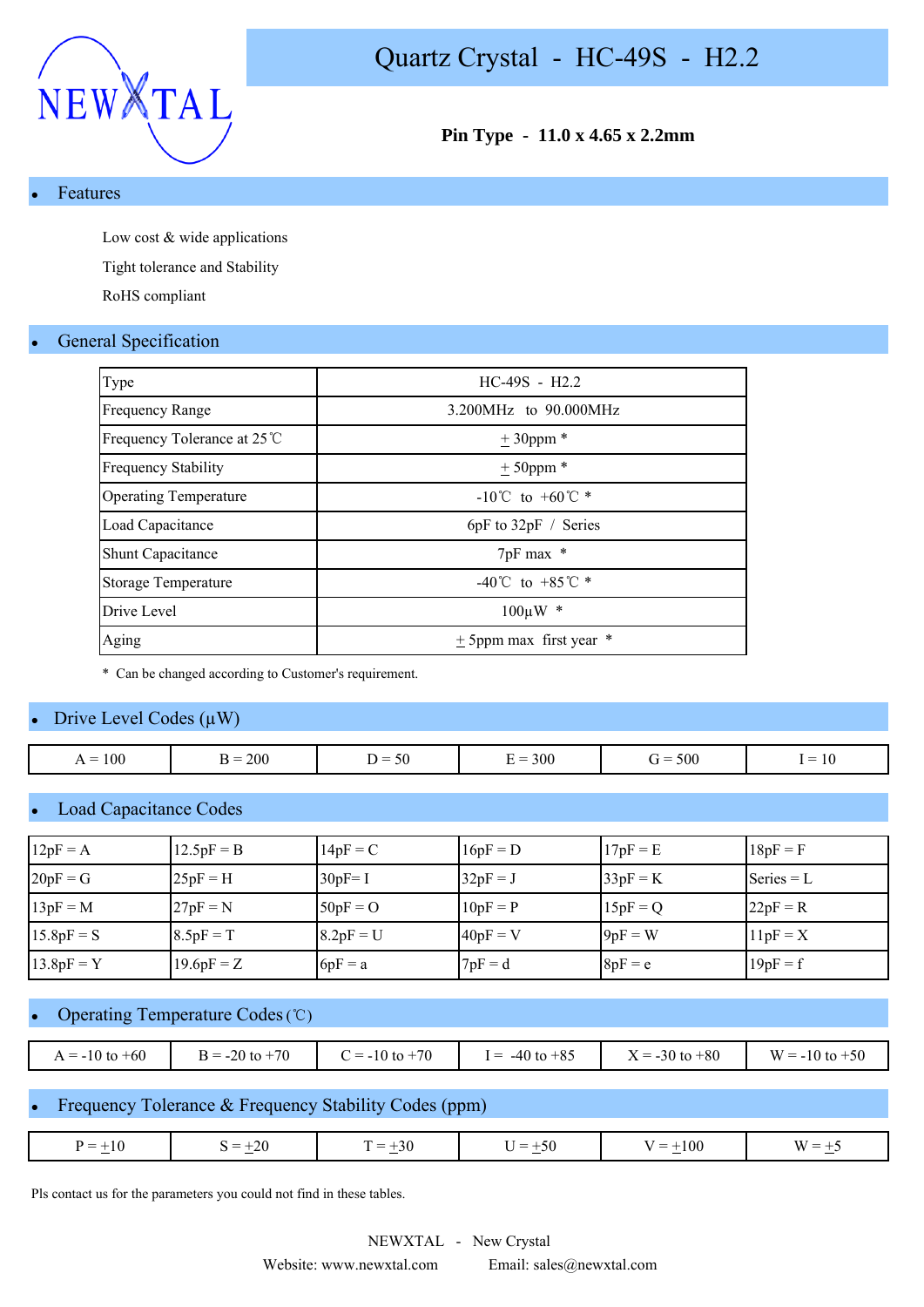# Quartz Crystal - HC-49S - H2.2

## Frequency Stability vs. Operating Temperature

|                                   | $\pm 10$ ppm  | $\pm 20$ ppm | $\pm 30$ ppm | $\pm$ 50ppm      | $\pm 100$ ppm |
|-----------------------------------|---------------|--------------|--------------|------------------|---------------|
| $-10^{\circ}$ C - $+60^{\circ}$ C | $(\,\cdot\,)$ | $(\bullet)$  |              | ( • )            | ( •           |
| $-10^{\circ}$ C - $+70^{\circ}$ C | $(\cdot)$     | $\cdot$ )    |              | $(\; \cdot \; )$ | ( •           |
| $-20^{\circ}$ C - $+70^{\circ}$ C | $(\cdot)$     | ۰.)          |              |                  | $\cdot$       |
| $-40^{\circ}$ C - $+85^{\circ}$ C |               |              | ٠.           |                  | $\cdot$       |

⊙ Available ● Standard

#### ESR (Series Resistance Rs) vs Standard Frequency, Vibration Mode & Codes

| Frequency Range   | <b>ESR Max</b> | Code             | Vibration Mode | Code |
|-------------------|----------------|------------------|----------------|------|
| (MHz)             | $(\Omega)$     |                  |                |      |
| $3.200 - 3.579$   | 250            | a                | AT Fund        | A    |
| $3.580 - 4.000$   | 150            | 1                | AT Fund        | A    |
| $4.001 - 5.000$   | 120            | $\overline{2}$   | AT Fund        | A    |
| $5.001 - 6.000$   | 100            | $\mathbf{0}$     | AT Fund        | A    |
| $6.001 - 7.000$   | 80             | $\overline{2}$   | AT Fund        | A    |
| $7.001 - 8.000$   | 60             | 4                | AT Fund        | A    |
| $8.001 - 9.999$   | 60             |                  | AT Fund        | A    |
| 10.000 - 13.999   | 50             | 2                | AT Fund        | A    |
| 14.000 - 35.328   | 40             | 4                | AT Fund        | A    |
| 24.000 - 34.999   | 100            | $\mathbf b$      | 3rd OT         | a3   |
| $35.000 - 90.000$ | 80             | $\boldsymbol{0}$ | 3rd OT         | a3   |

#### **Marking**

#### **Frequency + N (Company brand: Newxtal) + Date code ( Year Code + Month Code )**

Year Code:

| 2001 | 2002 | 2003 | 2004 | 2005 | 2006 | 2007 | 2008 | 2009 | 2010 | 2011 | 2012           |
|------|------|------|------|------|------|------|------|------|------|------|----------------|
|      |      |      |      |      |      |      |      |      | 1 V  | . .  | $\overline{1}$ |

#### Month Code:

| Jan | Feb | March | $\cdot$ .<br>April | May    | June | <b>T</b> 1<br>July | Aug         | $\tilde{\phantom{a}}$<br>Sept | Oct | $\sim$ $\sim$<br><b>Nov</b> | Dec |
|-----|-----|-------|--------------------|--------|------|--------------------|-------------|-------------------------------|-----|-----------------------------|-----|
| . . |     |       | ∸                  | -<br>∸ |      |                    | $ -$<br>. . |                               |     | $\overline{\mathbf{r}}$     |     |

**For Example: 8.000N6I**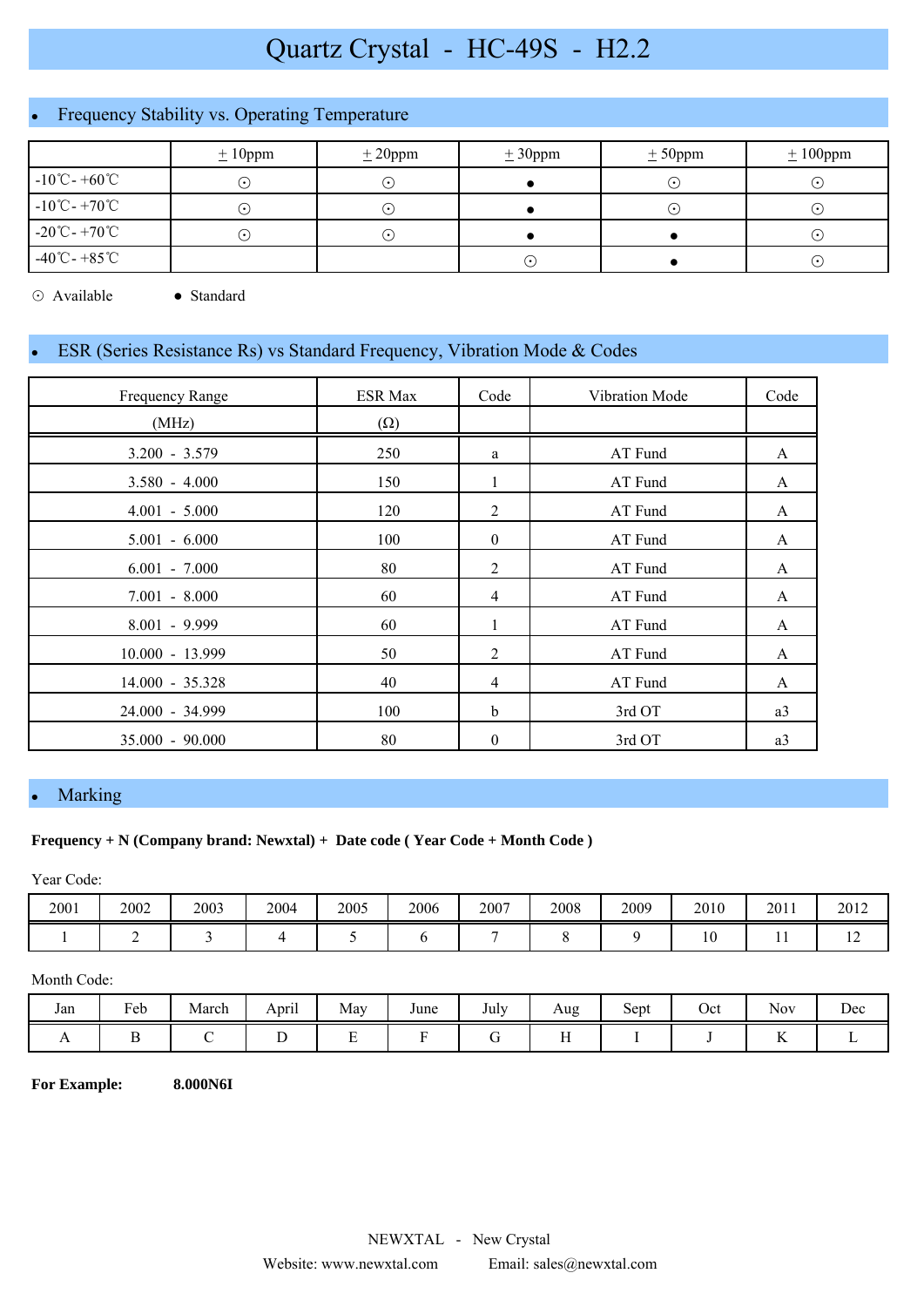# Quartz Crystal - HC-49S - H2.2

## • Ordering Information

| Drive Level | Load<br>Capacitance | Operating<br>Temperature | Frequency<br>Tolerance | Frequency<br>Stability | <b>ESR</b>         | Type      | Vibration<br>Mode | Frequency | Lead-free  | Packing |
|-------------|---------------------|--------------------------|------------------------|------------------------|--------------------|-----------|-------------------|-----------|------------|---------|
| $(\mu W)$   | (pF)                | $(\degree C)$            | (ppm)                  | (ppm)                  | $(\Omega)$         |           |                   | (MHz)     |            |         |
|             |                     | See Tables               |                        |                        | $E = HC-49S, H2.2$ | See Table | xx.xxxM           | LF        | Blank=bulk |         |
| 100         | 20                  | $-10$ to $+60$           | $+30$                  | $\pm 30$               | 60                 |           | AT Fund           |           | Lead-free  |         |
| Α           | G                   | А                        | т                      | т                      | 4                  | Е         | А                 |           | LF         |         |

#### **For Example: AGATT4EA-8.000MLF**

#### **Dimensions**





in mm